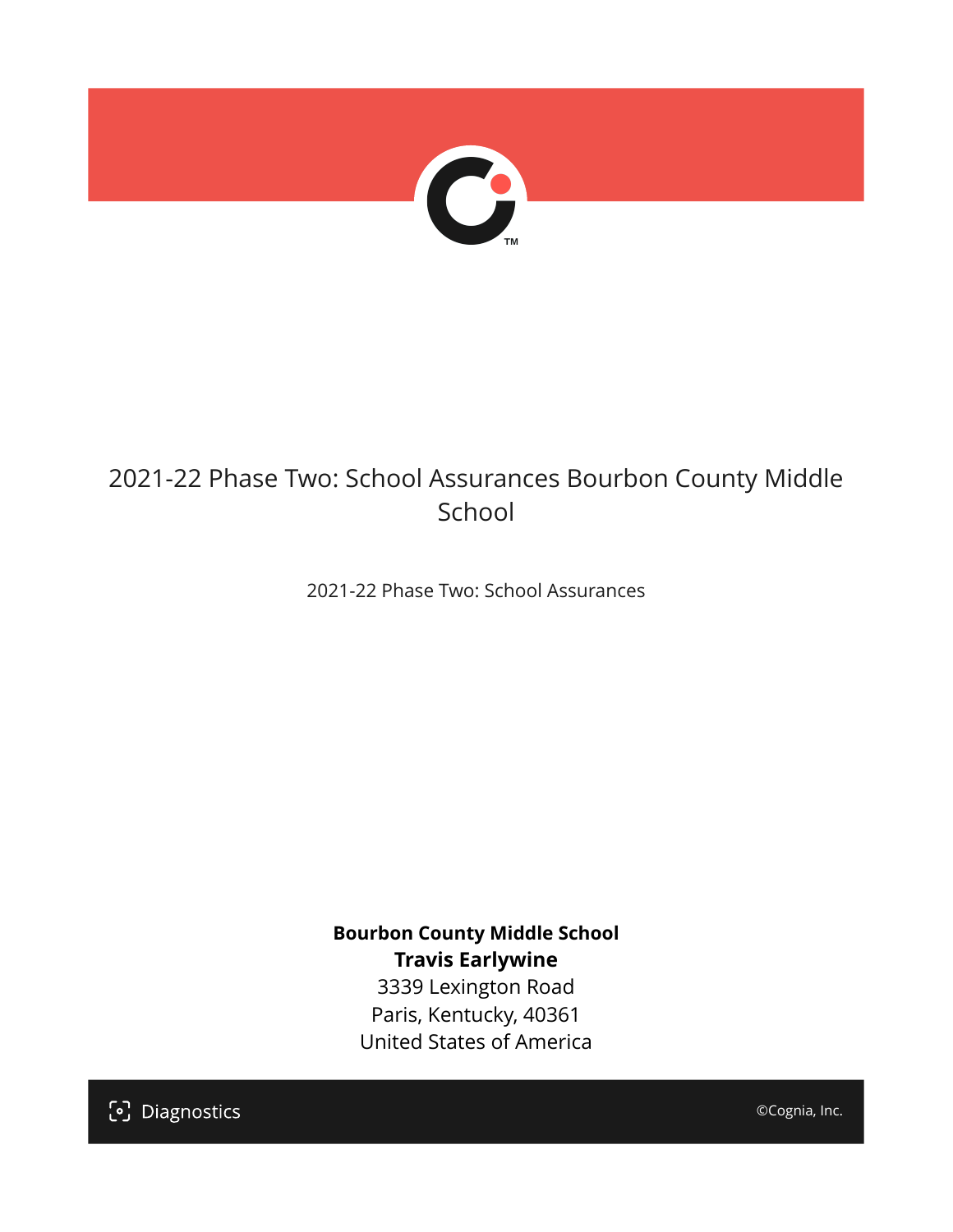Bourbon County Middle School

#### **Table of Contents**

| 2021-22 Phase Two: School Assurances |  |
|--------------------------------------|--|
|                                      |  |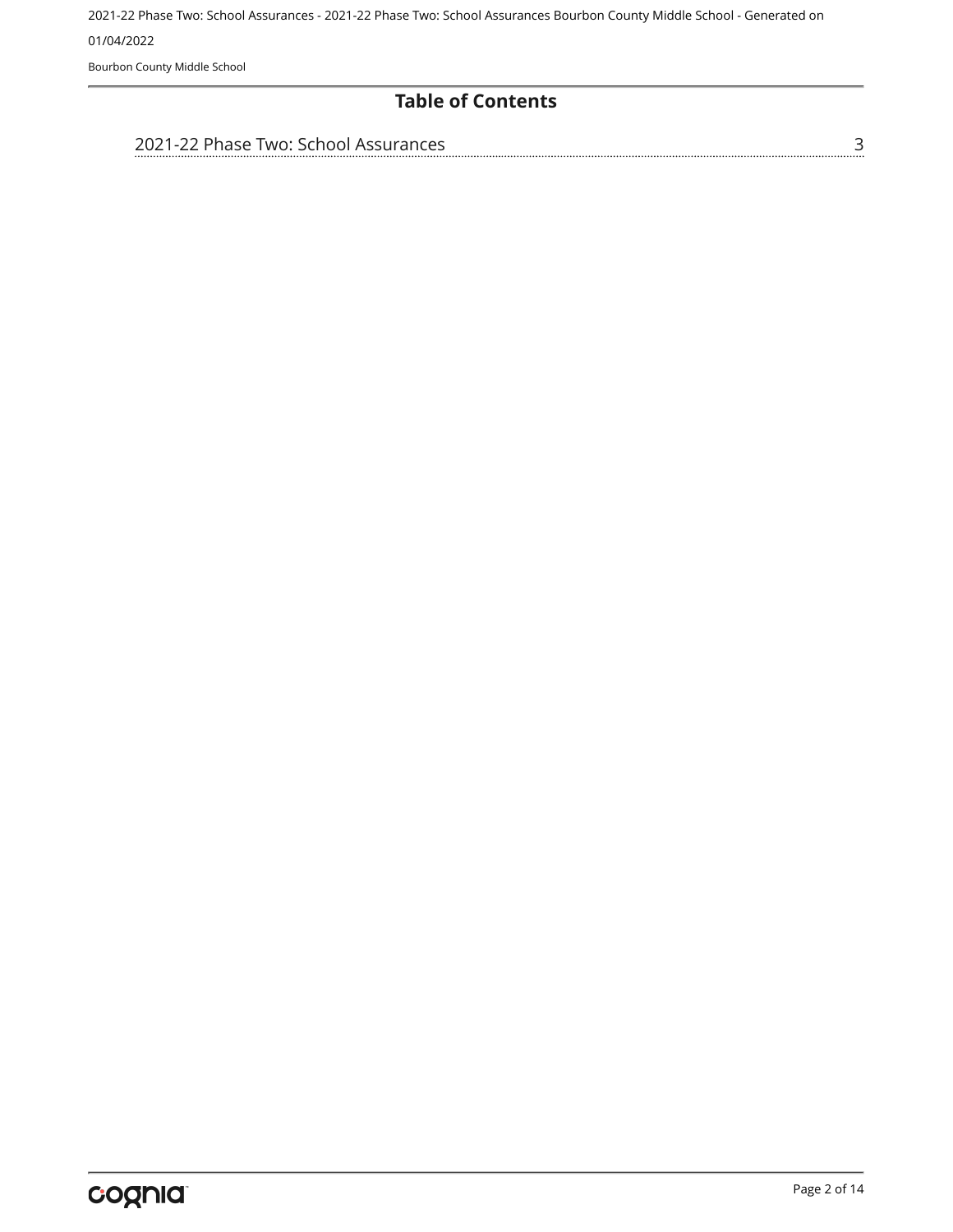Bourbon County Middle School

### <span id="page-2-0"></span>**2021-22 Phase Two: School Assurances**

#### Introduction

Assurances are a required component of the improvement planning process (703 KAR 5:225). Please read each assurance carefully and indicate whether your school complies by selecting the appropriate response (Yes, No or N/A). If you wish to provide further information or clarify your response, space for comments is provided. Comments are optional. You may upload any supporting documentation as needed.

#### Federal Programs

1. If the school receives Title II, Part A funds, the school provides professional development for staff that is in accordance with the purpose of Title II, Part A of ESSA (job-embedded, evidence-based, sustainable, data-driven and classroom-focused); addresses the needs of all students; and, strives to ensure all students are transition ready as intended by Section 2103 of ESSA, which governs the local use of Title II, Part A funding.

 **Yes** o No N/A **COMMENTS**

2. The school ensures that the use of federal funding, including expenditures for certified or classified positions (e.g. counselors, nurses, media specialists, etc.), is reasonable and necessary in compliance with 2 CFR 200.403 and 200.405.

 **Yes** o No N/A **COMMENTS**

Title I Programs

3. The school ensures that all teachers and paraprofessionals working in a program supported with Title I, Part A funding meet applicable state requirements as required by Section 1111(g)(2)(J) of ESSA.

Yes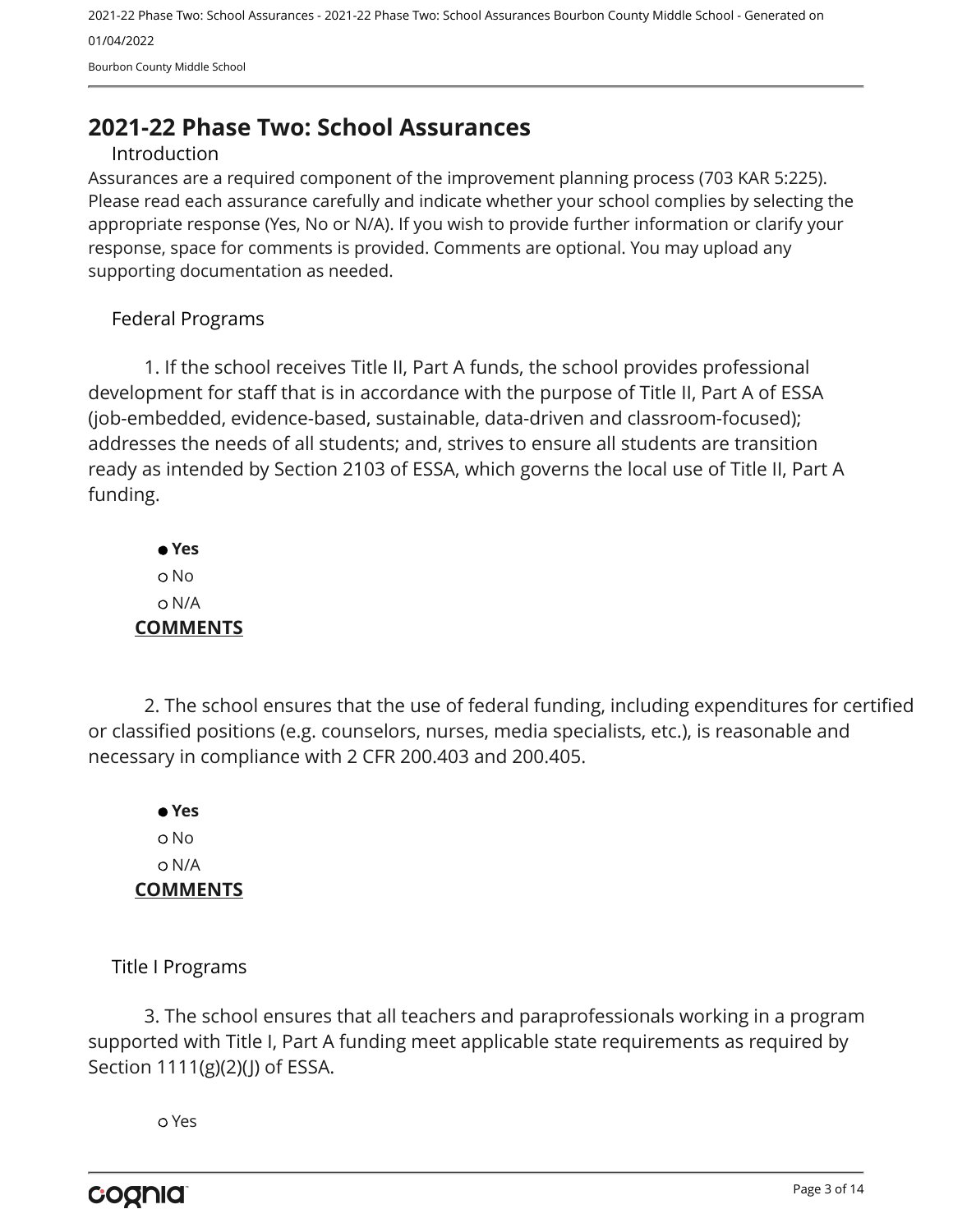Bourbon County Middle School

#### No  **N/A COMMENTS**

BCMS does not receive Title 1 money.

4. The school distributes to parents and family members of participating children, or all children in a schoolwide program, a written parent and family engagement policy, which is agreed on by such parents, that describes the means for carrying out the requirements of ESSA Section 1116 (c) through (f). The school makes the policy available to the local community and updates it periodically to meet the changing needs of parents and the school. For reference, Section 1116(b) of ESSA allows existing parent and family engagement policies the school may have in place to be amended to meet the requirements under Title I, Part A.

 Yes o No  **N/A COMMENTS**

5. The school convenes an annual meeting, at a convenient time, to which all parents of participating children, or all children in a schoolwide program, are invited and encouraged to attend, to inform parents of their school's participation in Title I, Part A and to explain the requirements of Title I, Part A, and the right of the parents to be involved, as required under Section 1116(c)(1).

 Yes No  **N/A COMMENTS**

6. The school offers a flexible number of meetings to parents, such as meetings in the morning or evening, and may provide, with funds provided under this part, transportation, child care, or home visits, as such services relate to parental involvement (ESSA Section 1116(c)(2).

Yes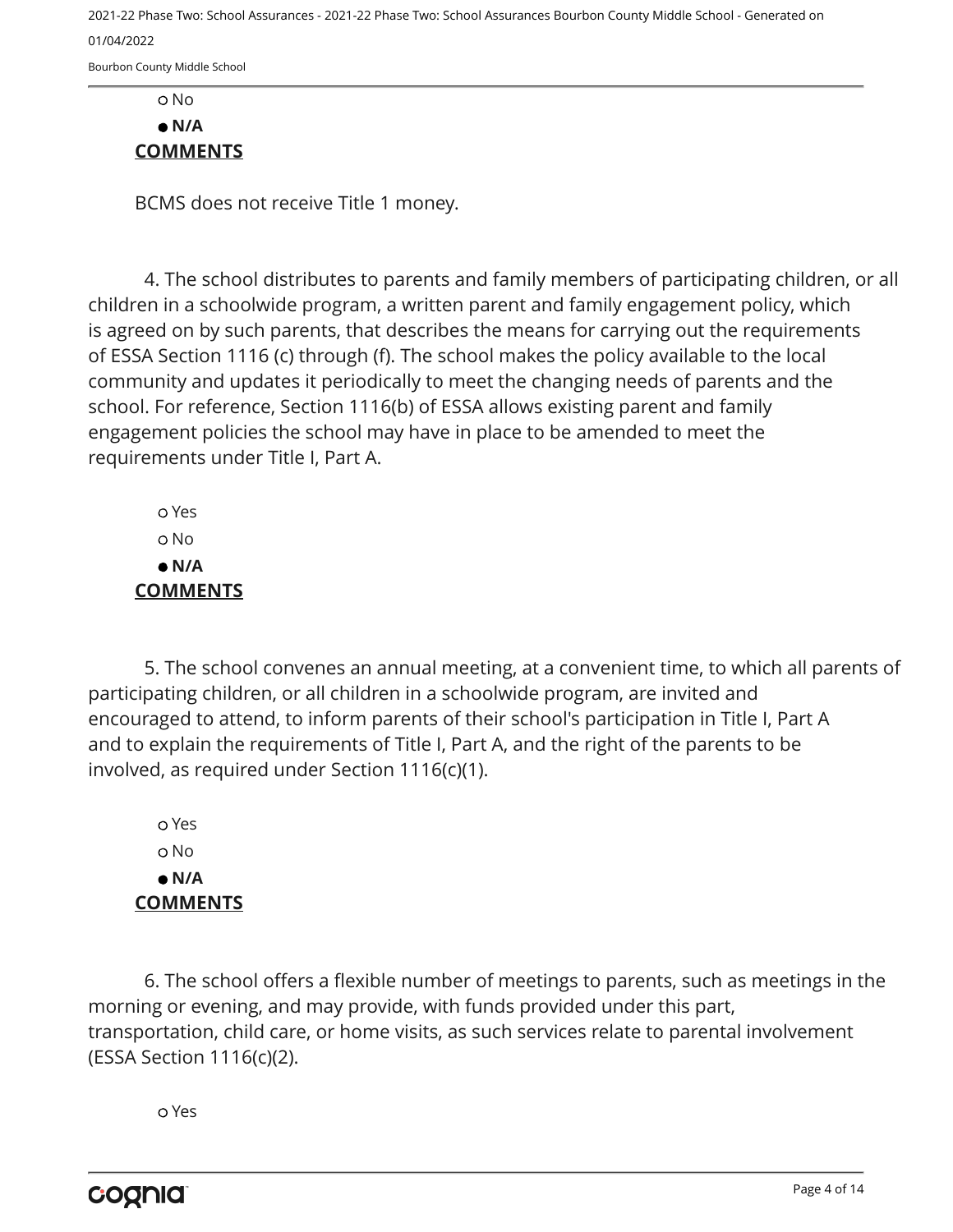Bourbon County Middle School

 No  **N/A COMMENTS**

7. The school involves parents, in an organized, ongoing, and timely way, in the planning, review, and improvement of programs under Title I, including the planning, review, and improvement of the school parent and family engagement policy and the joint development of the schoolwide program plan undersection 1114(b), except that if a school has in place a process for involving parents in the joint planning and design of the school's programs, the school may use that process, if such process includes an adequate representation of parents of participating children (ESSA Section 1116 (c)(3)).

 Yes No  **N/A COMMENTS**

8. The school provides parents of participating children, or all children in a schoolwide program—

A. timely information about programs under Title I;

B. a description and explanation of the curriculum in use at the school, the forms of academic assessment used to measure student progress, and the achievement levels of the challenging state academic standards; and

C. if requested by parents, opportunities for regular meetings to formulate suggestions and to participate, as appropriate, in decisions relating to the education of their children, and respond to any such suggestions as soon as practicably possible (ESSA Section 1116  $(C)(4)$ ).

 Yes No  **N/A COMMENTS**

9. The school jointly develops with parents for all children served under this part a school-parent compact that outlines how parents, the entire school staff, and students will share the responsibility for improved student academic achievement and the means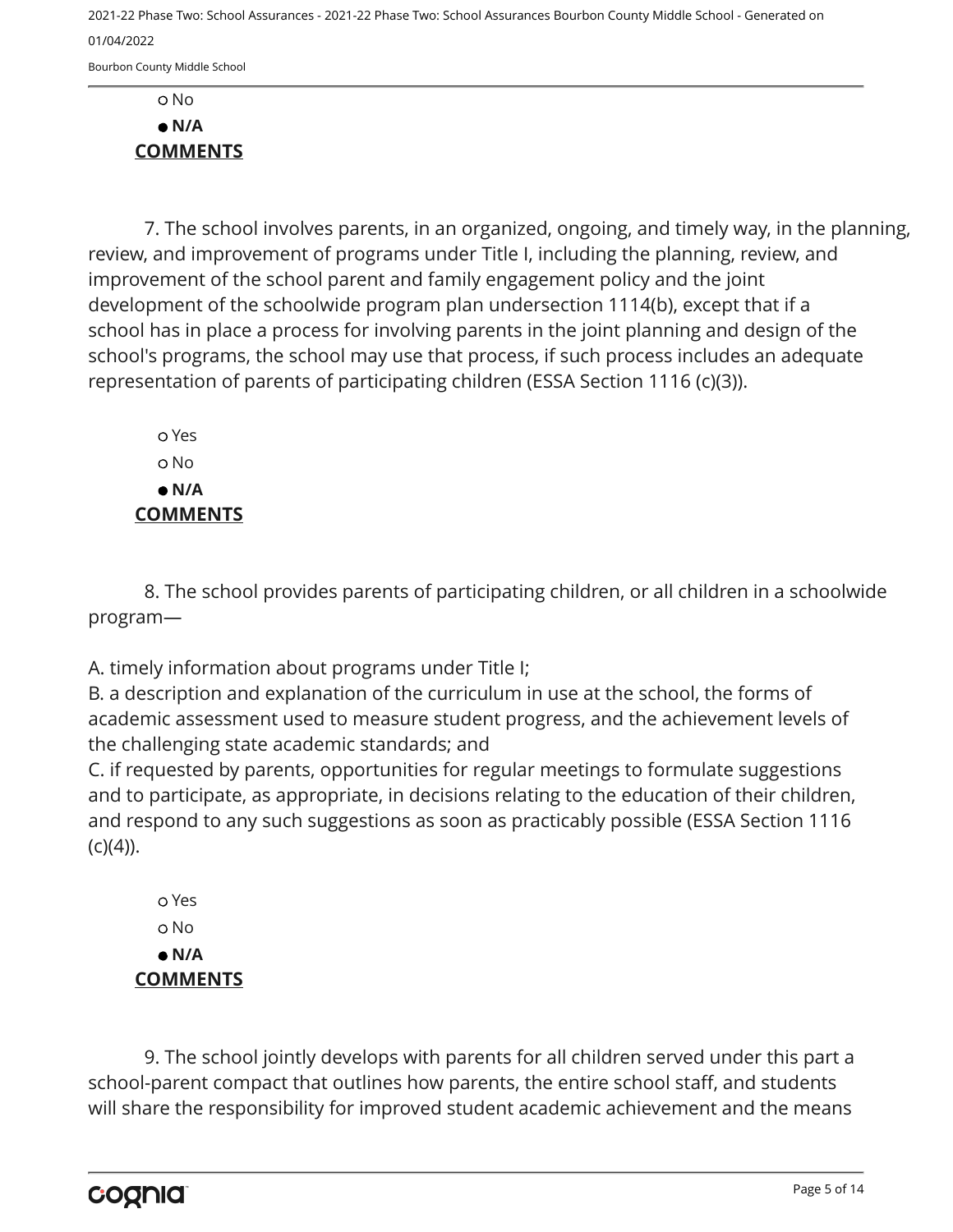Bourbon County Middle School

by which the school and parents will build and develop a partnership to help children achieve the state's high standards. The compact meets the requirements outlined in ESSA 1116(d)(1-2).

 Yes No  **N/A COMMENTS**

10. The school provides assistance to parents of children served by the school in understanding such topics as the challenging state academic standards, state and local academic assessments, the requirements of Title I, and how to monitor a child's progress and work with educators to improve the achievement of their children, as required by ESSA Section 1116(e)(1).

 Yes o No  **N/A COMMENTS**

11. The school provides materials and training to help parents to work with their children to improve their children's achievement, such as literacy training and using technology (including education about the harms of copyright piracy), as appropriate, to foster parental involvement, as required in ESSA Section 1116(e)(2).

 Yes No  **N/A COMMENTS**

12. The school educates teachers, specialized instructional support personnel, principals, and other school leaders, and other staff, with the assistance of parents, in the value and utility of contributions of parents, and in how to reach out to, communicate with, and work with parents as equal partners, implement and coordinate parent programs, and build ties between parents and the school, as required in ESSA Section 1116(e)(3).

Yes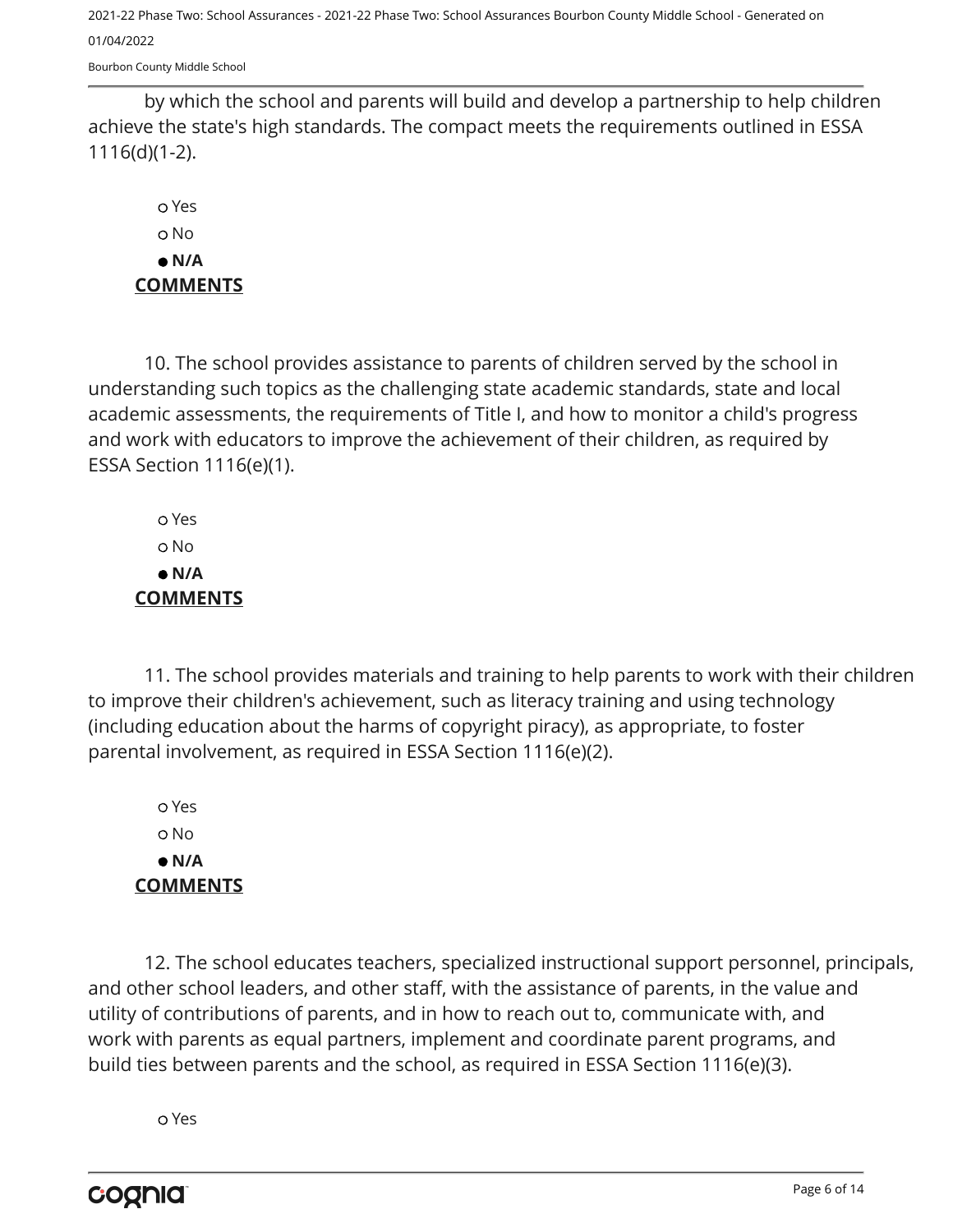Bourbon County Middle School

 No  **N/A COMMENTS**

13. To the extent feasible and appropriate, the school coordinates and integrates parent involvement programs and activities with other federal, state, and local programs, including public preschool programs, and conducts other activities, such as parent resource centers, that encourage and support parents in more fully participating in the education of their children (ESSA Section 1116(e)(4)).

 Yes o No  **N/A COMMENTS**

14. The school ensures that information related to school and parent programs, meetings, and other activities is sent to the parents of participating children, or all children in a schoolwide program, in a format and, to the extent practicable, in a language the parents can understand, as required in ESSA Section 1116(e)(5).

 Yes No  **N/A COMMENTS**

15. To the extent practicable, the school provides opportunities for the informed participation of parents and family members (including parents and family members who have limited English proficiency, parents and family members with disabilities, and parents and family members of migratory children), including providing information and school reports required under section 1111 in a format and, to the extent practicable, in a language parents understand (ESSA Section 1116(f)).

 Yes o No  **N/A COMMENTS**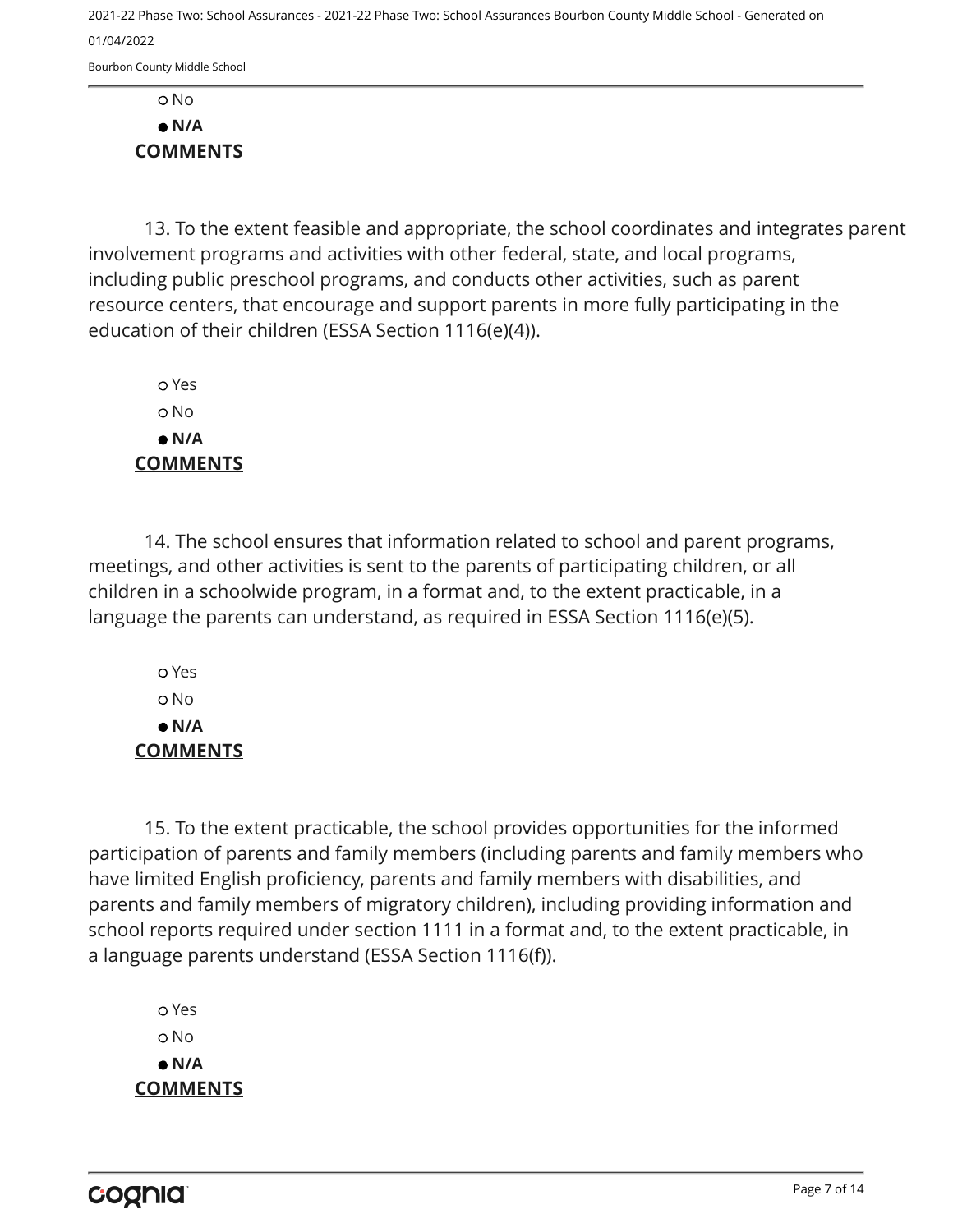#### Title I Schoolwide Programs

16. If the school is implementing a schoolwide program, the school developed a comprehensive plan during a 1-year period or qualifies for an exception under Section 1114(b)(1) of the Every Student Succeeds Act (ESSA).

 Yes o No  **N/A COMMENTS**

17. If the school is implementing a schoolwide program, the school developed a comprehensive plan with the involvement of parents and other members of the community to be served as well as individuals who will carry out such plan (e.g. teachers, administrators, classified staff, etc.) as required by Section 1114(b)(2) of ESSA.

 Yes No  **N/A COMMENTS**

18. If the school is implementing a schoolwide program, the school developed a comprehensive plan that will remain in effect for the duration of the school's participation under Title I, Part A of ESSA as required by Section 1114(b)(3) of ESSA.

 Yes No  **N/A COMMENTS**

19. If the school is implementing a schoolwide program, the school developed a comprehensive plan that is available to district leadership, parents, and the public and in an understandable and uniform format as required by Section 1114(b)(4) of ESSA.

Yes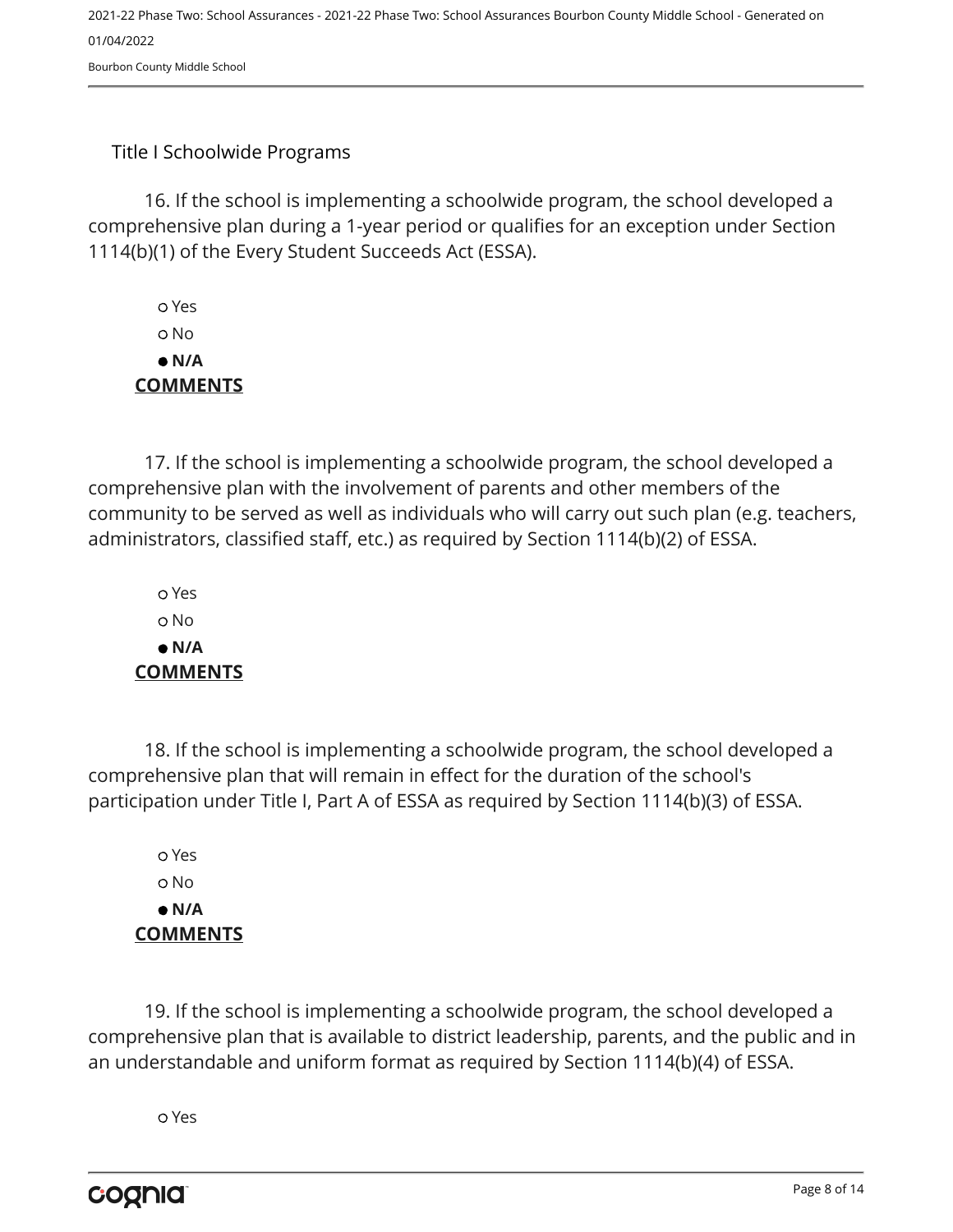Bourbon County Middle School

 No  **N/A COMMENTS**

20. If the school is implementing a schoolwide program, the school developed a comprehensive plan that, to the extent appropriate and applicable, coordinates with other federal, state, and local programs, including but not limited to the implementation of improvement activities in schools identified for comprehensive or targeted support and improvement, as required by Section 1114(b)(5) of ESSA.

 Yes o No  **N/A COMMENTS**

21. If the school is implementing a schoolwide program, the school developed a comprehensive plan that is based on a comprehensive needs assessment, which included a review of academic achievement data, and includes, among other items, a description of the strategies the school will implement to address school needs as required by Section 1114(b)(6) of ESSA. The comprehensive needs assessment was developed with the participation of individuals who will carry out the schoolwide program plan, and the school documents how it conducted the needs assessment, the results it obtained, and the conclusions it drew from those results, as required by 34 CFR 200.26 (Code of Federal Regulations).

 Yes o No  **N/A COMMENTS**

22. If the school is implementing a schoolwide program, the school developed, pursuant to Section 1114(b)(7), a comprehensive plan that includes a description of the strategies to be implemented to address school needs, including how such strategies: (1) provide opportunities for all children; (2) use methods and instructional strategies that strengthen the academic program in the school, increase learning time, and provide an enriched and accelerated curriculum; and, (3) address the needs of all children through, for example, the following activities: school-based mental health programs; a tiered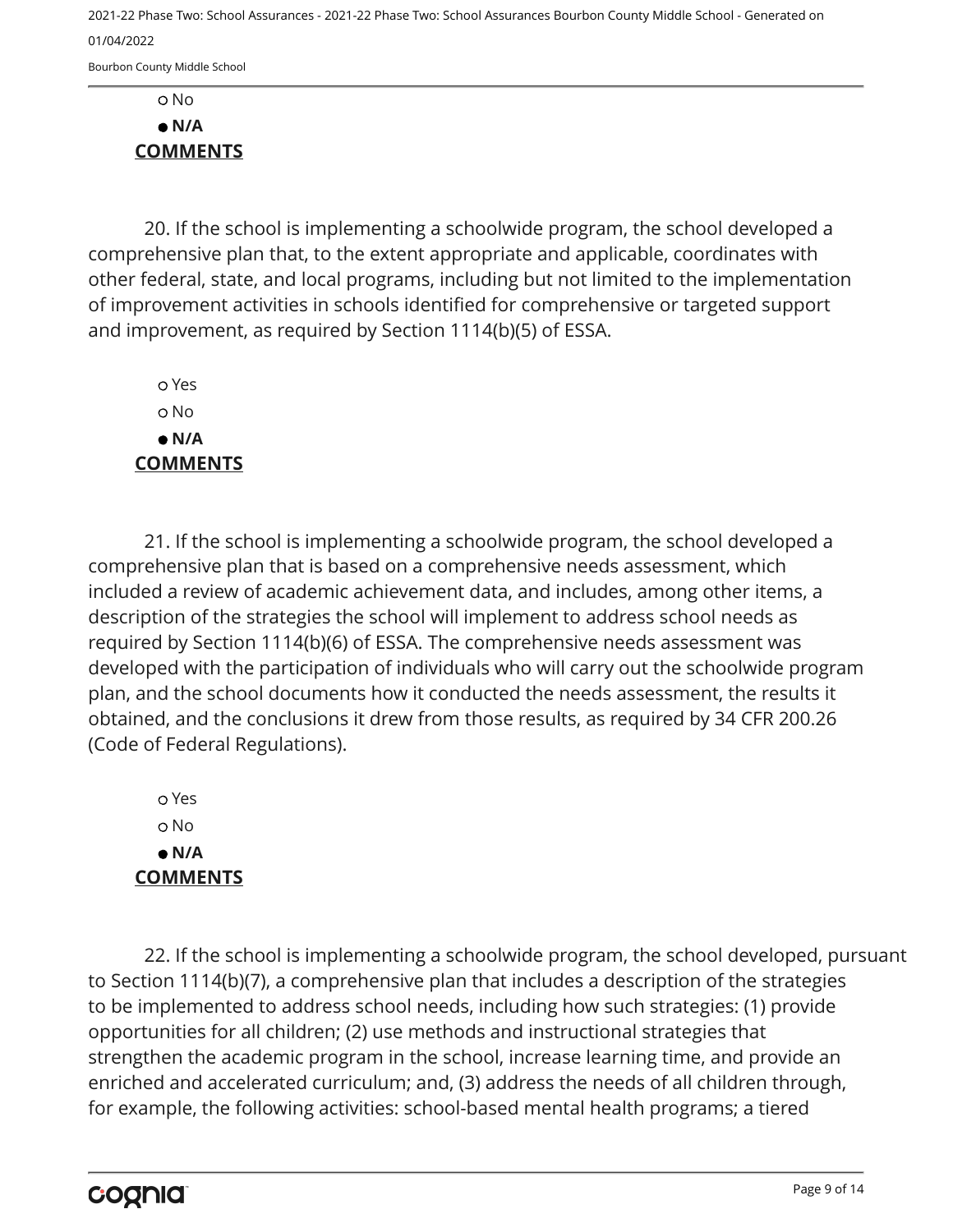Bourbon County Middle School

model to prevent and address behavioral problems; professional development to improve instruction and use of data from academic assessments, and to recruit and retain effective teachers; and/or, strategies for assisting preschool children transition to local elementary school programs.

 Yes o No  **N/A COMMENTS**

23. The school regularly monitors the implementation and results achieved by the schoolwide program, using data from the state's annual assessments and other indicators of academic achievement. The school determines whether the schoolwide program has been effective in increasing the achievement of students in meeting the challenging state academic standards, particularly for those students who had been furthest from achieving the standards. The school revises the plan as necessary based on student needs and on the results of the regular monitoring, to ensure continuous improvement of students in the schoolwide program and to ensure that all students are provided opportunities to meet the challenging state academic standards, as required by Section 1114 (b)(3) of ESSA and 34 CFR 200.26.

 Yes No  **N/A COMMENTS**

Title I Targeted Assistance School Programs

24. If the school is implementing a targeted assistance school program, participating students are identified in accordance with Section 1115(c) and on the basis of multiple, educationally related, objective criteria.

 Yes No  **N/A COMMENTS**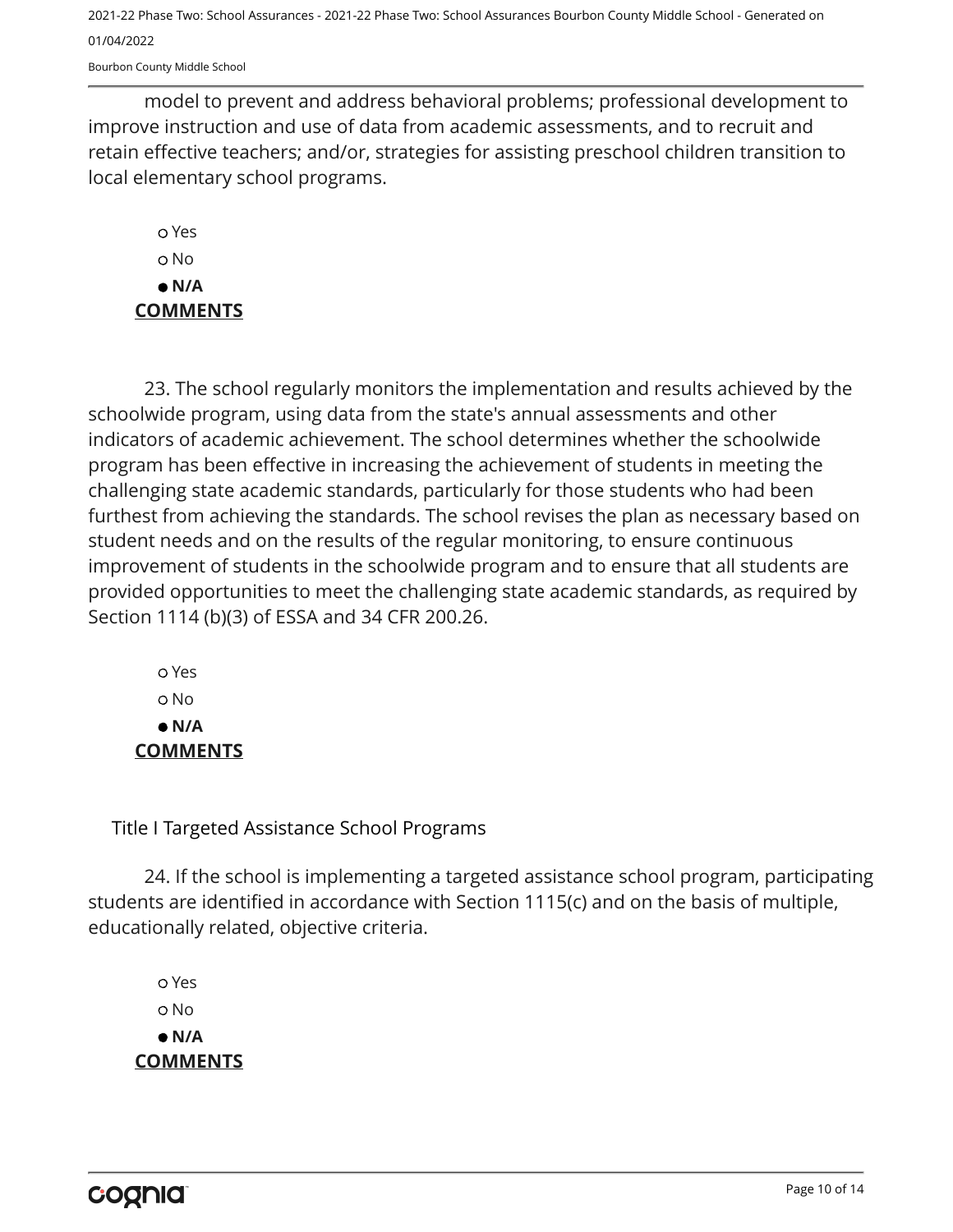Bourbon County Middle School

25. If the school is implementing a targeted assistance school program, the school serves participating students using resources under Title I, Part of ESSA to meet challenging state academic standards as required by Section 1115(b)(2)(A) of ESSA.

 Yes No  **N/A COMMENTS**

26. If the school is implementing a targeted assistance school program, the school serves, pursuant to Section 1115(b)(2)(B) of ESSA, participating students using methods and instructional strategies to strengthen the academic program of the school, which may include, for example, expanded learning time, summer programs, and/or a tiered model to prevent and address behavioral problems.

 Yes o No  **N/A COMMENTS**

27. If the school is implementing a targeted assistance school program, the school serves participating students by coordinating with and supporting the regular educational program as required by Section 1115(b)(2)(C) of ESSA.

 Yes No  **N/A COMMENTS**

28. If the school is implementing a targeted assistance school program, the school serves participating students by providing professional development to, for example, teachers, administrators, classified staff, and/or other school personnel who work with participating students as required by Section 1115(b)(2)(D) of ESSA.

 Yes o No  **N/A**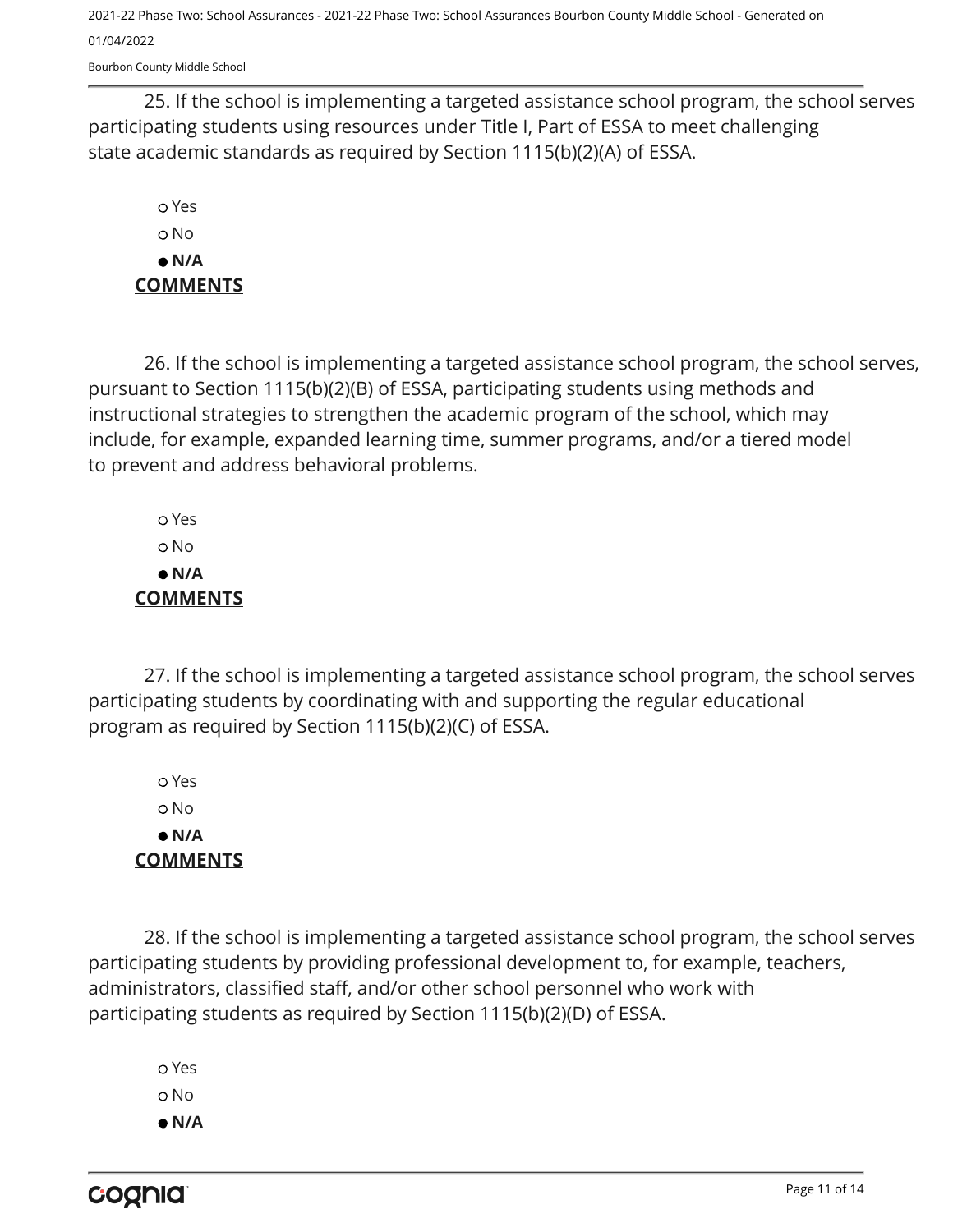Bourbon County Middle School

#### **COMMENTS**

29. If the school is implementing a targeted assistance school program, the school serves, pursuant to Section 1115(b)(2)(E) of ESSA, participating students by implementing strategies to increase the involvement of parents of participating students in accordance with Section 1116 of ESSA.

 Yes o No  **N/A COMMENTS**

30. If the school is implementing a targeted assistance school program, the school serves participating students, to the extent appropriate and applicable, by coordinating with other federal, state, and local programs, including but not limited to the implementation of improvement activities in schools identified for comprehensive or targeted support and improvement, as required by Section 1115(b)(2)(F) of ESSA.

 Yes o No  **N/A COMMENTS**

31. If the school is implementing a targeted assistance school program, the school serves participating students by reviewing the progress of participating students on an ongoing basis and revising the targeted assistance program, if necessary, to provide additional assistance to meet challenging state academic standards as required by Section 1115(b) (2)(G) of ESSA.

 Yes No  **N/A COMMENTS**

Schools Identified for Targeted Support and Improvement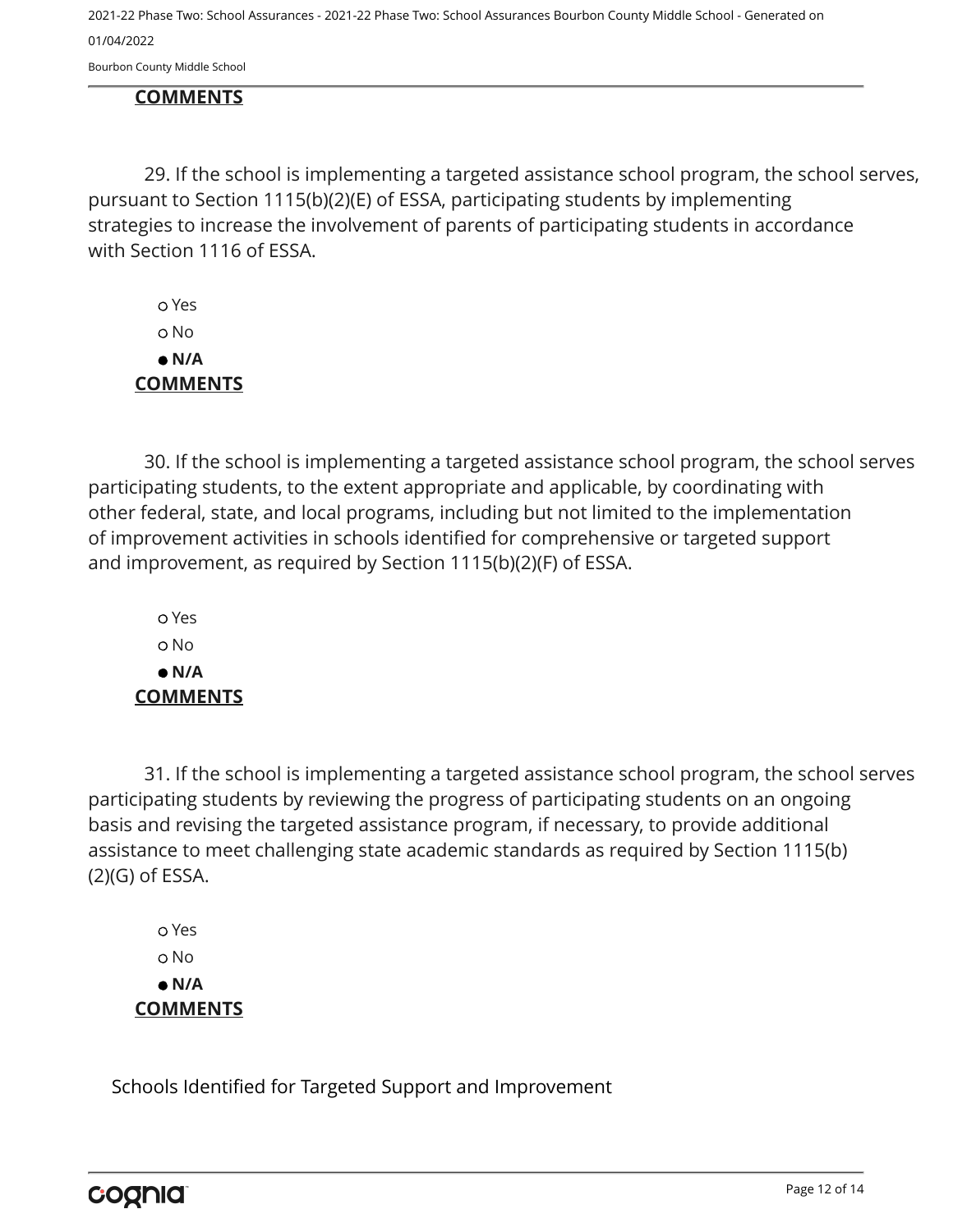Bourbon County Middle School

32. If identified for targeted support and improvement, including additional targeted support and improvement, pursuant to Section 1111(d)(2) of ESSA, the school developed and implemented a plan to improve student outcomes that, among other items, was informed by all indicators, including student performance against long-term goals; included evidence-based interventions; and, approved by local leadership. For reference, "evidence-based" is defined in ESSA Section 8101(21).

 Yes o No  **N/A COMMENTS**

33. If identified for additional targeted support and improvement pursuant to Section 1111(d)(2)(C), the school developed and implemented a plan to improve student outcomes that also identified resource inequities to be addressed through implementation of such plan.

 Yes No  **N/A COMMENTS**